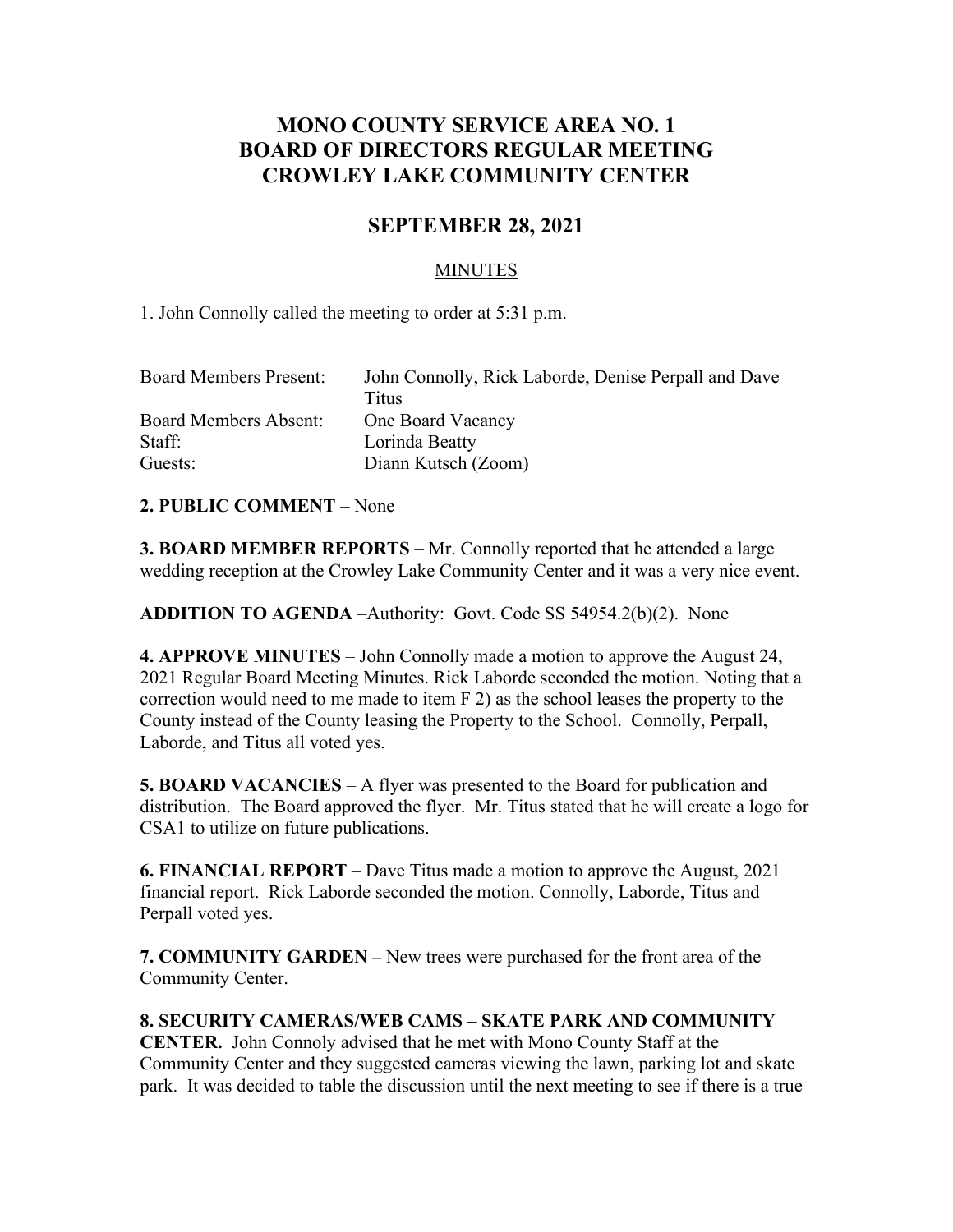interest in the public being able to access the cameras or integrate with other projects in the future.

## **9. COMMUNITY / IMPROVEMENT PROJECTS AND PROGRAMS**

- **A. HIKING/BIKING TRAILS –** Nothing new to report
- **B. SKATE PARK –** Nothing new to report.

## **C. COMMUNITY PROGRAMS**

- 1) **Hourly Rate Increases for Program Director and Instructors**. Denise Perpall reported that she attended the September 7, 2021 Board of Supervisor's meeting and the request to change the rates of the director and instructors was approved.
- **D. TENNIS COURTS –** John Connolly reported that this was on the list of items that needed attention which was emailed to the Director of Public Works.
- **E. RESIDENTIAL MAIL BOXES** Nothing new to report.

## **F. BALLFIELD**

- 1) **Maintenance to infield that will be playable for adults and children –** Lorinda Beatty reported that her attempts to obtain an update on the minute order have gone unanswered. She will continue to try to reach out to Mr. Craig for a follow up. Dave Titus reported that he has not been able to obtain bids for this project and it may be Spring before any action can be taken on the matter.
- 2) **Potential sand volleyball courts at the ballfield – Community Interest** – No new update.
- 3) **Drinking Fountain:** The Board would like to see a bottle filler and possibly a dog water fountain at the location. Any new water fountain will need to be winterized.
- **G. Crowley Lake Park – Drinking Fountain**. The Board would like to place a water fountain with bottle filler and dog water fountain at this location. Additionally, the water fountain at the skate park is broken. Any new water fountain will need to be winterized.
- **H. WINTER ACTIVITIES –** Due to COVID concerns and potential restrictions the Board decided to make the winter tree lighting an outdoor event only. Suggestions for the Tree Lighting Event included Santa on a Fire Truck, Music and/or Carolers, Hot Chocolate and Grab Bags for children. The event